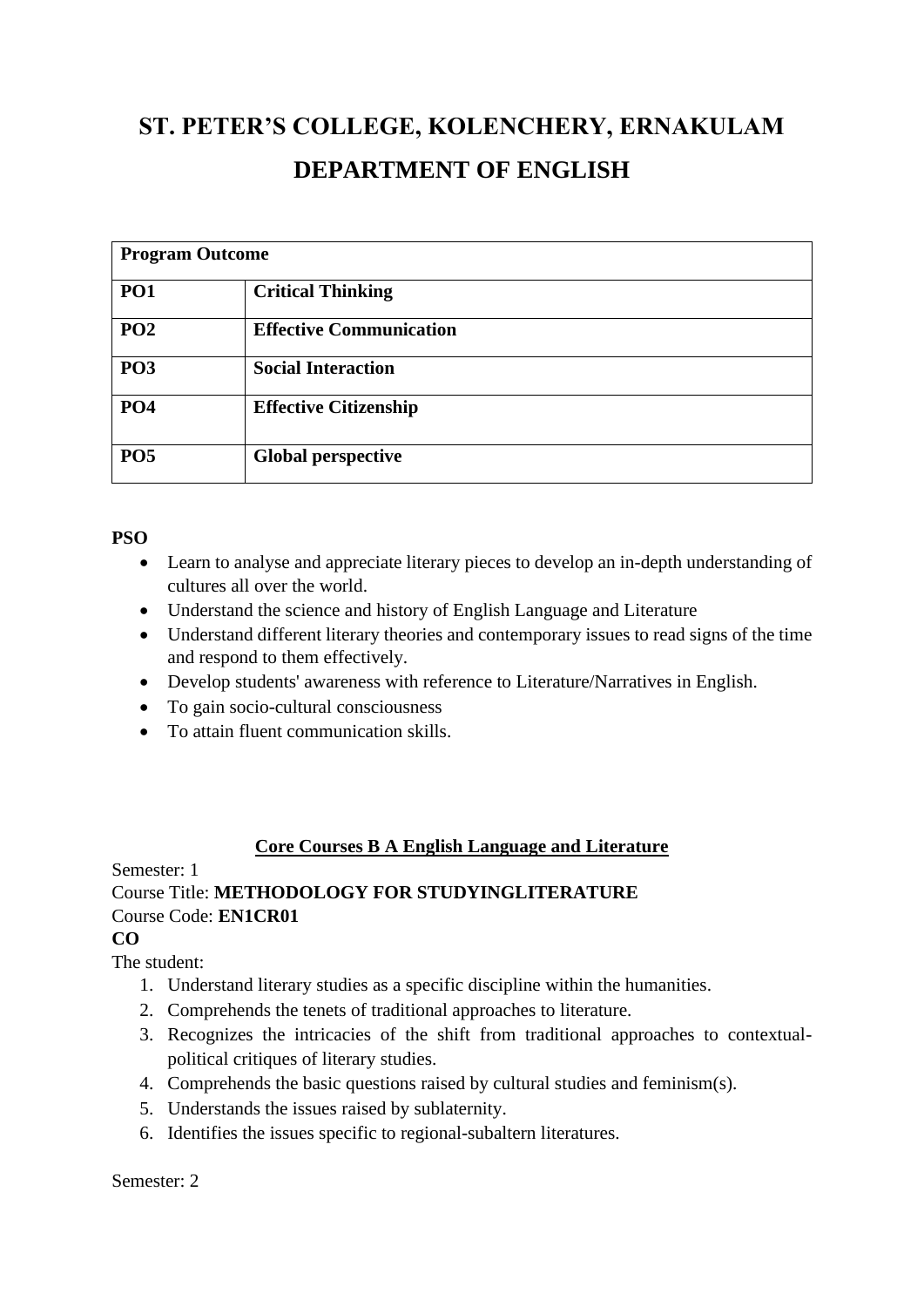#### Course Title: **INTRODUCING LANGUAGE AND LITERATURE** Course Code: **EN2CR02**

CO

The student:

- 1. Discerns the evolution and the differential traits of the English language till the present time
- 2. Comprehends the evolution of literature from antiquity to postmodern times
- 3. Recognises the diversity of genres and techniques of representation and narration
- 4. Identifies the links between literature and film as narrative expressions
- 5. Identifies the emergence of British and American literature through diverse periods

## Semester: 3

## Course Title: **HARMONY OF PROSE**

Course Code: **EN3CR03**

1. Introduce students to charm and vigour of English prose

2. Acquaint students with representative writers of Elizabethan, Reformation and Romantic Ages

- 3. Familiarise students with the most popular prose genre, Essay
- 4. Enable students appreciate the beauty of the literary aspect of English language
- 5. Acquaint students with literary contributions of Indian prose writers in English
- 6. Introduce third world English prose literature

#### Semester: 3 Course Title: **Symphony of Verse** Course Code: **EN3CR04**

Course Outcome

1. Be acquainted with the rich texture of English poetry from the Renaissance era to the present.

2. Understand the representation of poetry in various periods' of the English tradition.

3. Be able to appreciate and analyse poetic creations

4. Have awareness of the emerging cultural and aesthetic expressions that poetry makes possible.

## Semester: 4

## Course Title: **Modes of Fiction**

## Course Code: **EN4CR05**

- 1. Familiarise students with the genre of fiction in English literature
- 2. Introduce categories of British and non-British fiction to students
- 3. Enable students appreciate the beauty of cultural expression in fiction
- 4. Acquaint students with the rich diversity of techniques employed by masters in modes
- of fictional articulation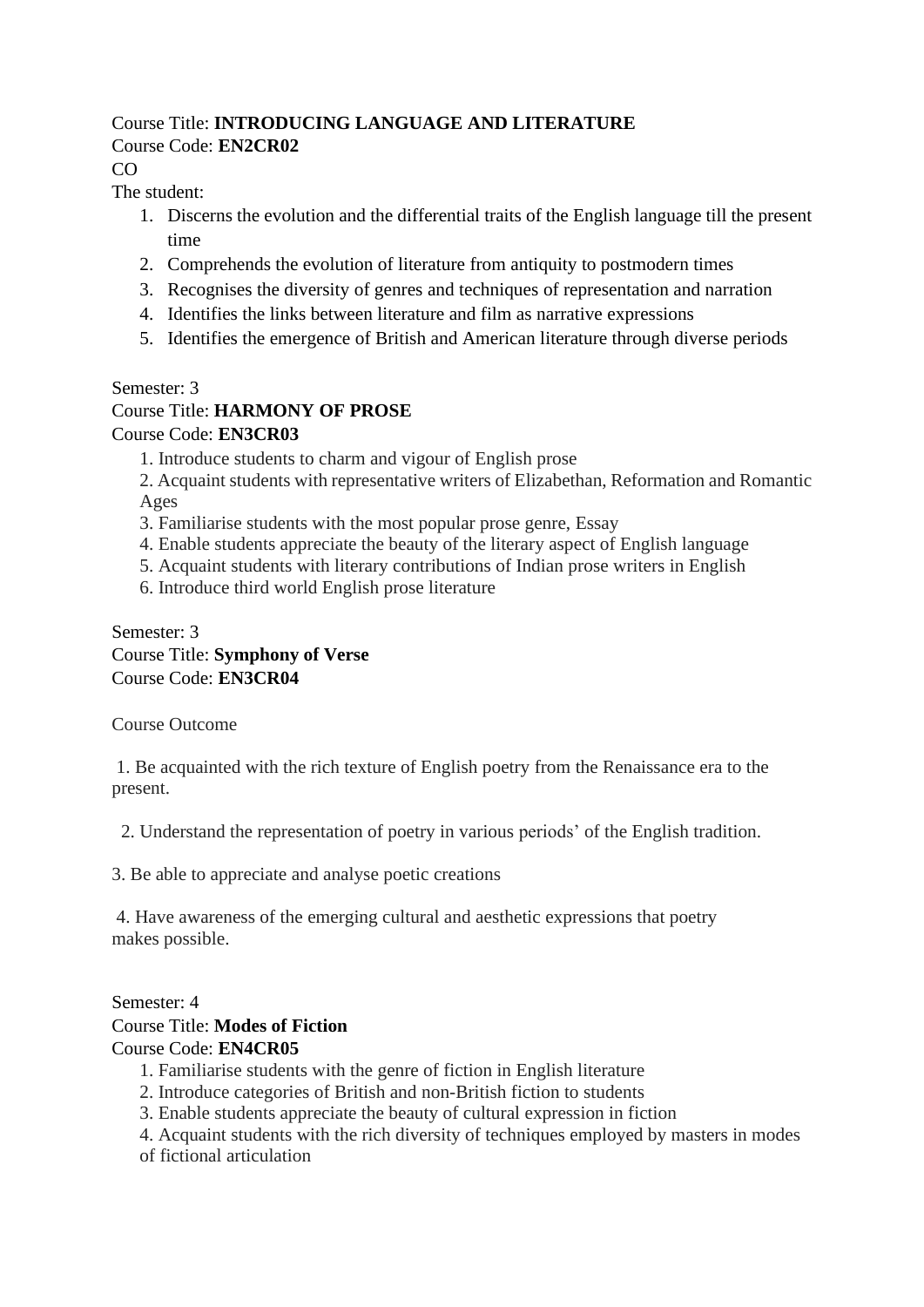5. Enable students understand the shifts in worldviews in different cultural contexts as reflected in fictional narratives

6. Enable students appreciate the richness and complexity of human life and the various philosophical insights that imbue fictional narratives

#### Semester: 4

#### Course Title: **Language and Linguistics** Course Code: **EN4CR06**

Course Outcome

- 1. Understand the basic concepts of linguistics and linguistic analysis.
- 2. Study the various organs and processes involved in the production of speech.
- 3. Comprehend the types and topology of speech sounds.
- 4. Differentiate the segmental and suprasegmental features of the English language.
- 5. Transcribe words and passages using IPA.
- 6. Acquire the ability to observe, describe and explain grammatical processes and phenomena

#### Semester: **5** Programme**: Open Course** Subject: **English for Careers** Course Code: **EN0G3**

Course Outcome

- 1. Made the students competent in their job-seeking, job-getting, and job-holding needs.
- 2. Equipped the students in Comprehensive Language Enhancement
- 3. Developed communicative skills, which will enable them to prepare for a career and function effectively in it
- 4. Equipped themselves in oral and written communication to enhance their academic and professional use of language
- 5. Improved their soft skills (personal, interpersonal, and team-building)
- 6. Trained themselves in making effective presentations

## Semester: **5** Subject: **Reading Drama**

Course Code: **ENCR7**

CO1 – To understand the Elizabethan/Jacobean age in its socio-cultural and political milieu.

CO2 – To develop an awareness of the structure of a tragedy /play and conduct an analysis.

CO3 – To critically analyse the themes of the plays, the language, expressions and

dramatic techniques employed by Shakespeare.

CO4 – To identify the historical sources of Shakespearian plays.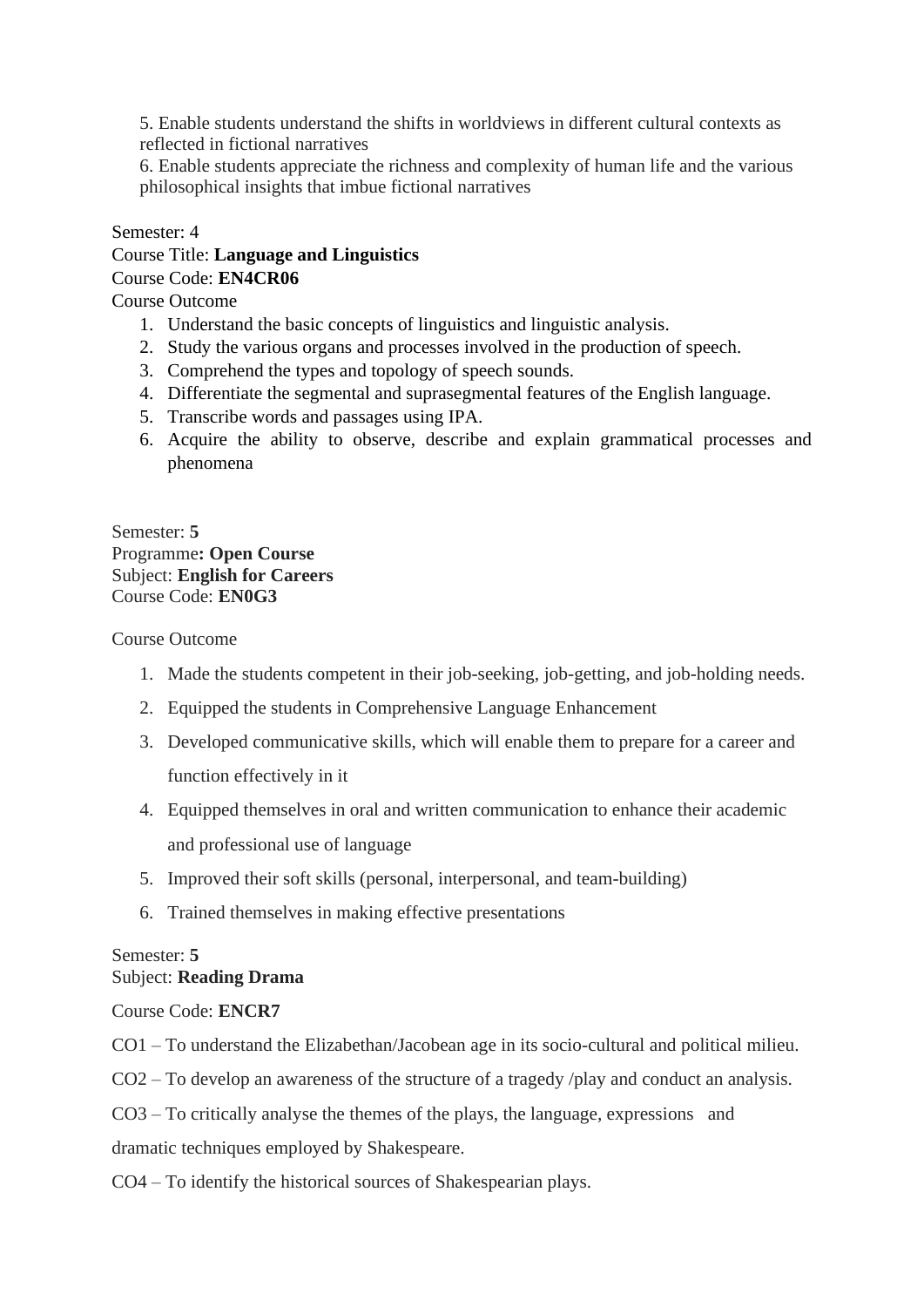CO5 - To extend the knowledge of drama to a variety of one-act plays written across time in diverse historical, geographical and cultural spaces.

CO6 – To create an empathy with social and political issues and delve deep into the various dimensions of the human mind.

CO7 –To develop the overall dimension of the aesthetic experience derived from a dramatic text.

## Semester: **5** Subject: **Language & Linguistics**

## Course Code: **ENCR8**

Course Outcome

- 1. Understand the basic concepts of linguistics and linguistic analysis.
- 2. Study the various organs and processes involved in the production of speech.
- 3. Comprehend the types and topology of speech sounds.
- 4. Differentiate the segmental and suprasegmental features of the English language.
- 5. Transcribe words and passages using IPA.
- 6. Acquire the ability to observe, describe and explain grammatical processes and phenomena

Semester: 5

## Course Title: **LITERARY CRITICISM THEORY AND PRACTICE** Course Code: **ENCR9**

CO1 – Create an awareness about the major development in literary criticism from the ancient times to the twentieth century

- CO2- Introduce the realms of literary theory and major theoretical schools.
- CO3 Understand the chief strains of Indian literary criticism.
- CO4 Analyse short poetic pieces critically.
- CO5 Develop a critical appreciation of prose extracts.
- CO6 Create an awareness of nuances of meanings hidden in textual readings.

Semester: 5

## Course Title: **Postcolonial Literatures**

Course Code: **ENCR9**

CO1- Understand the socio-political conflicts of the erstwhile colonial societies.

- CO2 Comprehend the socio-political and cultural aspects of postcolonial societies.
- CO3 Analyse the impact of colonialism and imperialism on native cultural identities.
- CO4 Understand and analyse the links between language, culture and history.
- CO5 Discover and appreciate the counter narratives which resist the effects of colonialism.
- CO6 Analyse the narratives that reinforced one's cultural identities.

Semester **6**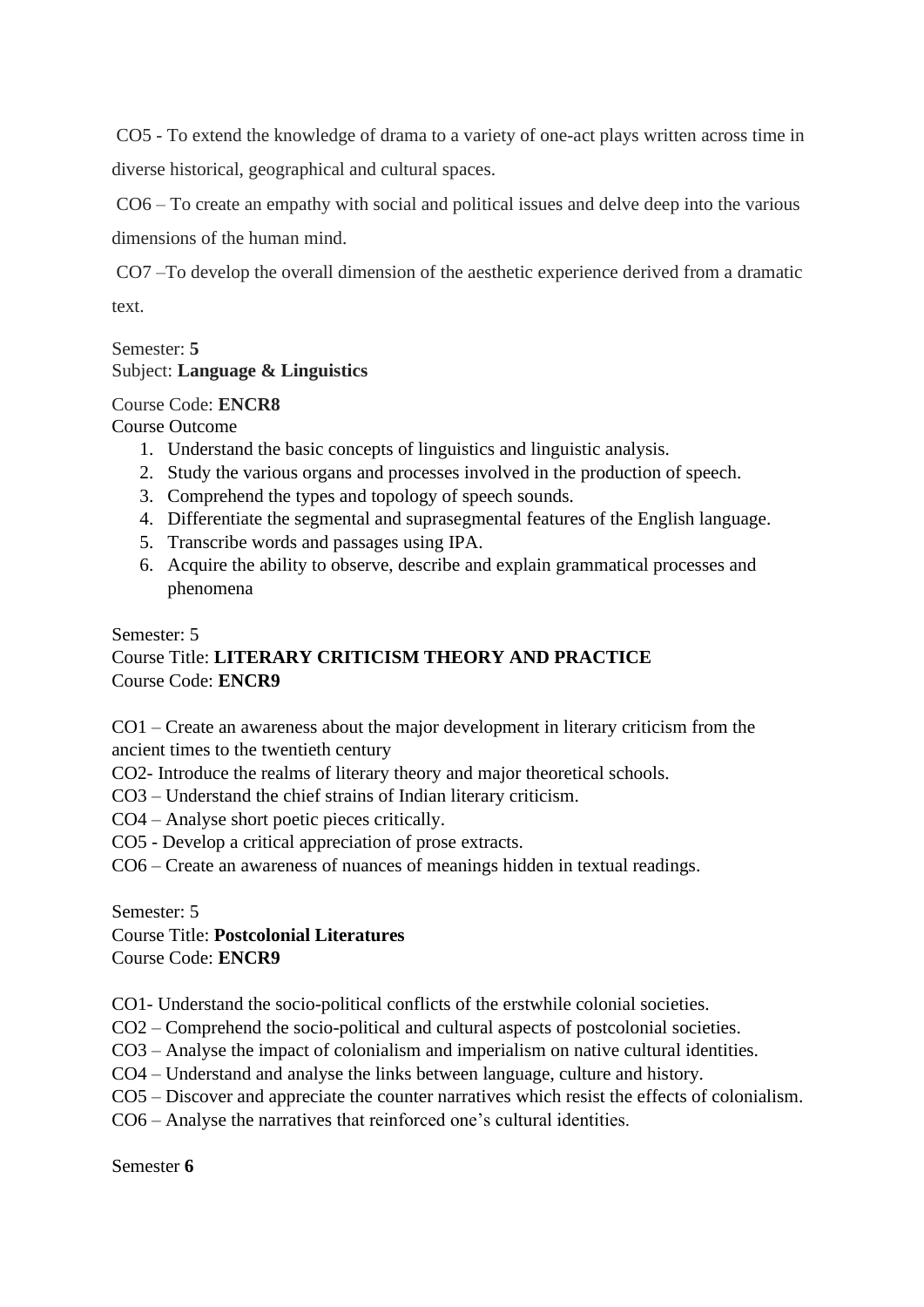## Title of the Course: **Regional Literatures in Translation** Course Code: ENOF2

#### Course Outcome

- 1. Introduce a selection of regional literatures translated into English
- 2. Familiarized with modern trends in regional literatures
- 3. Enabled to have a better understanding of the diverse literary traditions of our country and the heterogeneous aspects of our culture
- 4. Provided an overall understanding of the process of translation, different kinds of translation and the strategies
- 5. Fostered a sense of national integration and helped the students to know and love their country and literatures better

#### Semester **6**

## Title of the Course: **WOMEN'S LITERATURE**

#### Course Code: **ENCR11**

PSO2 - Understand different literary theories and contemporary issues to read signs of the time and respond to them effectively.

- CO1 Understand the concerns that govern feminist literature.
- CO2 Respond critically to literature from a feminist perspective.
- CO3 Understand how the patriarchal notions pervade in the social and cultural scenario.
- CO4 Analyse how feminism exposes the various patriarchal notions.
- CO5- Understand the construction of stereotypical representation of women.
- CO6 Analyse the subversions of patriarchy by feminist writers.

#### Semester **6**

## Title of the Course: **Indian Writing**

## Course Code: **ENCR12**

CO1-To develop a comprehensive understanding of Indian literatures in English in the diverse genres of poetry, prose, short story, fiction and drama.

- CO2-To create an awareness of the regional literatures translated into English.
- CO3-To position Indian literature in a global perspective and to make a comparison and contrast.
- CO4-To identify and appreciate the various literary techniques employed by Indian English writers.
- CO5-To create an awareness of the socio-cultural and political issues as represented in the various literary process.
- CO6-To create an awareness of the socio-cultural and political issues as represented in the various literary process.

Semester **6**

Title of the Course: **COMPARATIVE LITERATURE** Course Code: **ENCR13**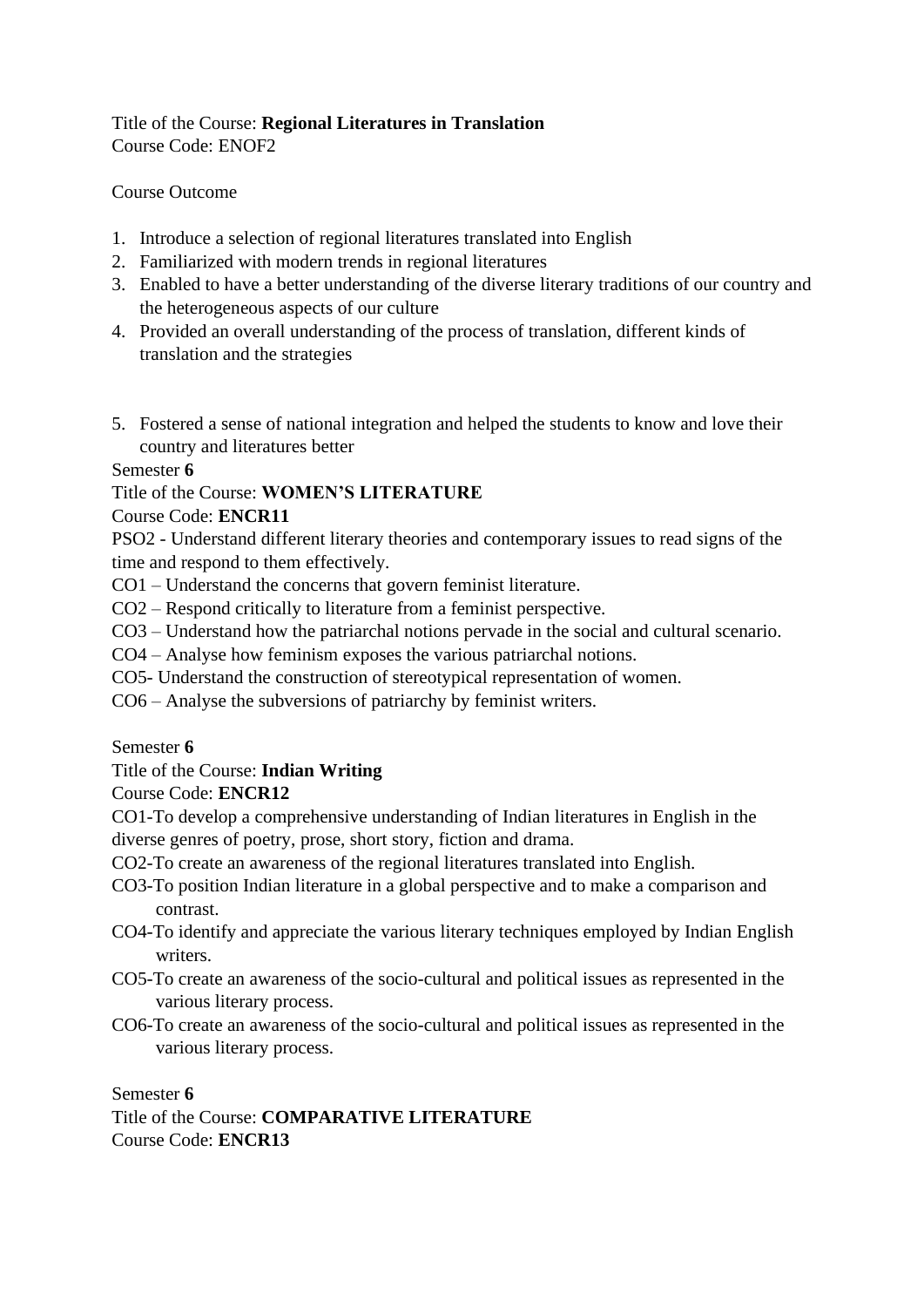CO1 - Introduce the students to the various concepts relating to comparative study of literature.

CO2 - Develop strategies and methodologies in the study of literatures and comparison. CO3 – Undertake a methodological investigation of problems involving more than one

literature so that she/ he may acquire a broad sense of literary history and tradition.

CO4 - Analyse critically literary text in a broader perspective of world literature.

CO5 - Promote an international approach to the study of literature.

CO6 – Develop a knowledge of the relationship between world literature and literatures in the regional languages

Semester: 6

## Course Title: **American Literature** Course Code: **ENCR14**

1. Introduce the students to the most important branch of English literature belonging to the non- British tradition.

2. Provide detailed information to the students regarding the processes and texts chiefly responsible for the evolution of American literature.

3. Acquaint the students with some of the major conflicts, struggles and movements that are closely connected with the experiences of a group of people struggling to establish themselves as a nation.

4. Enhance the reading pleasure of students who want to place writers in their proper historical setting, and relate them to their predecessors, contemporaries and successors.

5. Help the students grasp the ideas or catch the flavour of a literary work.

6. Create the right path for the students and show them where to look for greatness.

## **Complementary Courses – BA English**

Semester: 3 Course Title: **Evolution of Literary Movements: The Shapers of Destiny** Course Code: **ENCY1**

The Learner:

Understood the way in which history shapes the life and literature of a People

Gained a comprehensive overview of the history of Britain

Realized the impact of the British history upon the rest of the world

Understood English literature in the light of historical events

Analysed the manner in which a person is moulded by the historical events of his

Comprehended the postcolonial theory in the cultural and historical contexts

Semester: 4 Course Title: **Evolution of Literary Movements: The Shapers of Destiny** Course Code: **ENCY2** Course Outcome Learner: